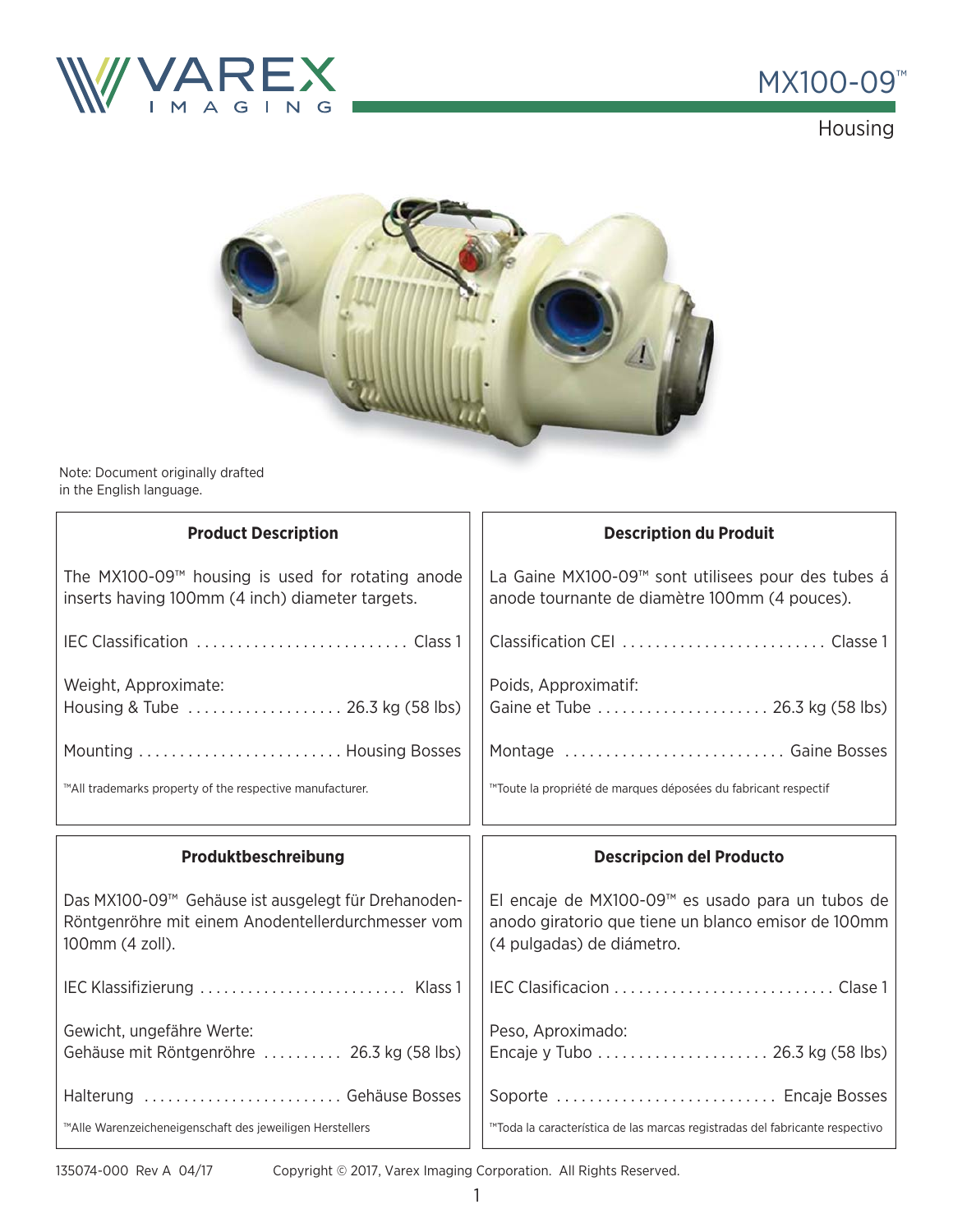

| <b>Product Description</b>                                                                                                                                                 | <b>Description du Produit</b>                                                                                                                                       |
|----------------------------------------------------------------------------------------------------------------------------------------------------------------------------|---------------------------------------------------------------------------------------------------------------------------------------------------------------------|
|                                                                                                                                                                            | Entre Grille et Cathode.(sí necessaire)  -4 kV                                                                                                                      |
| <b>Grid Control Voltages:</b><br>Typical Bias Voltage for Cutoff at 150 kV 3600 Vdc                                                                                        | Potentiel de controle de grille:<br>Voltage typique pour coupure et 150 kV  -3600 Vcc                                                                               |
| Maximum X-Ray Tube Assembly Heat Content 1,110 kJ (1,554 kHU)                                                                                                              | Capacité thermique de la gaine  1,110 kJ (1,554 kUC)                                                                                                                |
| Maximum Continuous Heat Dissipation                                                                                                                                        | Dissipation thermique continue de la gaine<br>avec Échangeur de Chaleur  740 W (1,036 UC/sec)                                                                       |
| Maximum Housing Temperature  85°C                                                                                                                                          | Température maximale de la gaine  85°C                                                                                                                              |
| X-Ray Tube Assembly                                                                                                                                                        | Ensemble Radiogéne<br>Filtre non amovible  0,7mm Al CEI 60522                                                                                                       |
| Loading Factors for Leakage Radiation  150 kV, 4.0 mA                                                                                                                      | Technique de mesure du courant de fuite 150 kV, 4,0 mA                                                                                                              |
| Temperature Limits for Storage and Transport  -9°C to +70°C<br>Atmospheric Pressure Range  70 kPa to 106 kPa<br>Pressure Switch  Normally Closed<br>1A @ 125 Vac or 30 Vdc | Limites de Température Pour le Transport et Pour L'Emmasinage<br>Limites de pression atmosphérique  70 kPa à 106 kPa<br>Interrupteur de Pression  Normalement Fermé |
| X-Ray Tube Assembly.(Complies to)  IEC 60601-2-28                                                                                                                          | 1A a 125 Vca ou 30 Vcc                                                                                                                                              |
|                                                                                                                                                                            |                                                                                                                                                                     |
|                                                                                                                                                                            | Les ensembles gaine/tube (Conforme aux)  CEI 60601-2-28                                                                                                             |
|                                                                                                                                                                            |                                                                                                                                                                     |
| Produktbeschreibung<br>Gitter zu Kathode.(Im Anwendungsfall)  -4 kV                                                                                                        | <b>Descripcion del Producto</b>                                                                                                                                     |
| Gittersteuerspannungen<br>Typische Vorspannung für Abschaltung bei 150 kV  -3600 Vdc<br>Wärmespeicherkapazitat des Gehäuses  1,110 kJ (1,554 kHU)                          | Voltaje de Rejillas Controlada:<br>Voltaje controlado tipico con interruptor a 150 kV  -3600 Vdc                                                                    |
| Maximale Wärmeverteilung<br>mit Wärmetauscher  740 W (1,036 HU/sek)                                                                                                        | Capacidad del almacenaje termal de encaje 1,110 kJ (1,554 kHU)<br>Difusion del calor continuo del encaje                                                            |
| Maximale Gehäusetemperatur  85°C                                                                                                                                           |                                                                                                                                                                     |
| Eigenfilterwert des Röntgenstrahlers  0.7mm Al IEC 60522                                                                                                                   | Temperatura máxima de la encaje  85°C<br>Ensamblaje de Tubo de Rayos X                                                                                              |
| Lecktechnikfaktoren  150 kV, 4.0 mA                                                                                                                                        |                                                                                                                                                                     |
| Temperaturgrenzen für Aufbewahrung und Transport - 9°C zu +70°C                                                                                                            | Escape tecnico factor  150 kV, 4.0 mA<br>Temperatura Limitada de Almacen y Transporte  -9°C a +70°C                                                                 |
| 1A @ 125 Vac oder 30 Vdc                                                                                                                                                   | Límites de la presión atmosférica  70 kPa a 106 kPa<br>Internationale Direction (Alexandre Couraghe Couraghe                                                        |

Copyright © 2017, Varex Imaging Corporation. All Rights Reserved.

Interruptor de Presión . . . . . . . . . . . . . . . . . . Normalmente Cerrado

Abierto . . . . . . . . . . . . . . . . . . . . . . . . . . . . . . . . . . . 5 PSIG (±1.0 PSIG) Cerrado . . . . . . . . . . . . . . . . . . . . . . . . . . . . . . . . . . . 4 PSIG (±1.0 PSIG)

. . . . . . . . . . . . . . . . . . . . . . . . . . . . . . . . . . . . . . . . . . . . . . . IEC 601-2-28

Ensamblaje de tubo de los Rayos X (Conformarse de)

1A @ 125 Vac o 30 Vdc

Off en . . . . . . . . . . . . . . . . . . . . . . . . . . . . . . . . . . . . . 5 PSIG (±1.0 PSIG) Geschlossen . . . . . . . . . . . . . . . . . . . . . . . . . . . . . . . 4 PSIG (±1.0 PSIG)

MX100-09 . . . . . . . . . . . . . . . . . . . . . . . . . . . . . . . . . . . IEC 60601-2-28

Röntgenstrahler (Enstprechen)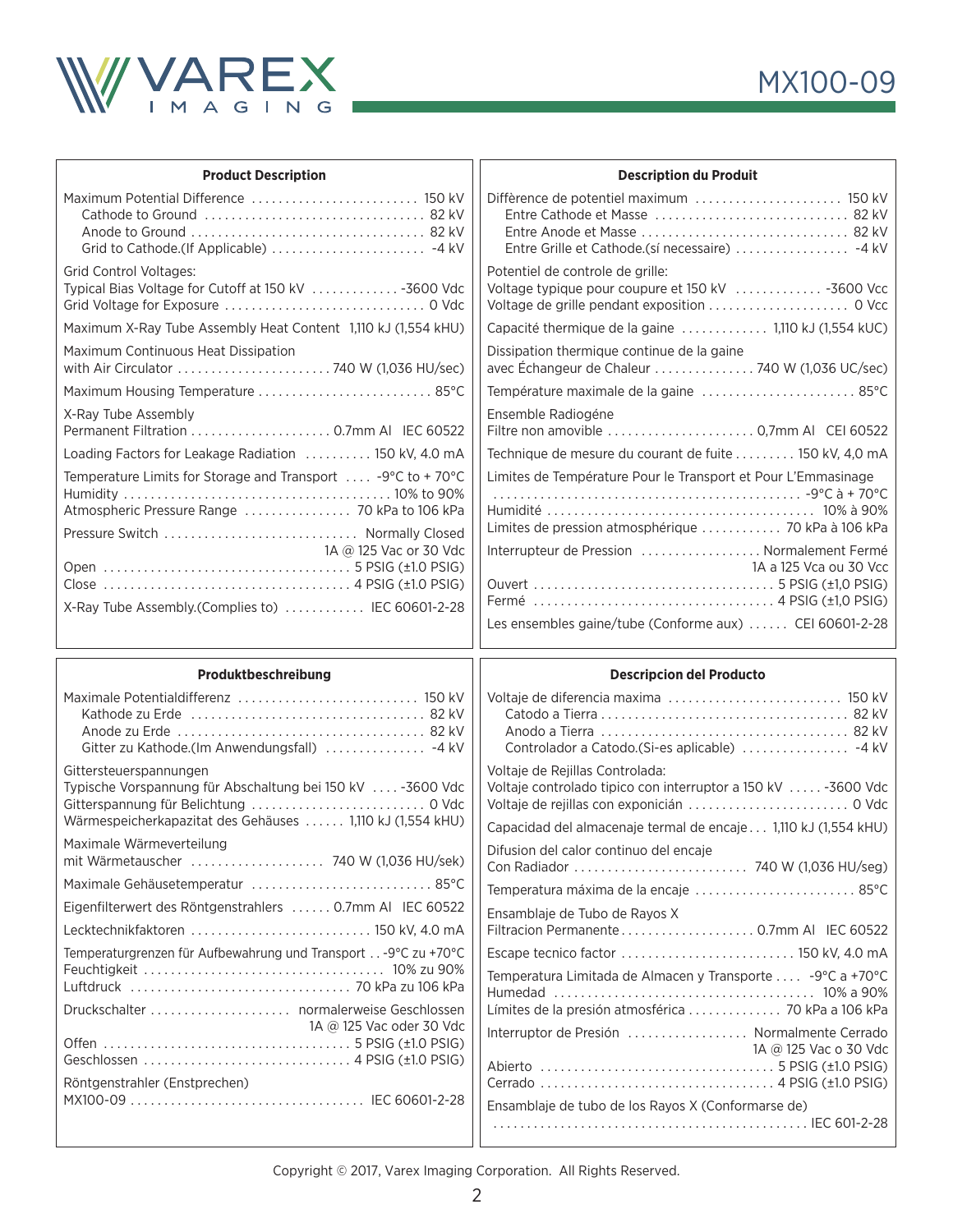

## MX100-09

Housing Outline Drawing Dessin d' Encombrement de la Gaine Mabseichnungen des Gehäuses Esquema Detallado del Encaje

Dimensions are for reference only Les dimensions sont pour la référence seulement Maße sind als nur Referenz Las dimensiones están para la referencia solamente

| <b>DIMENSIONAL DATA</b> |               |                    |  |  |
|-------------------------|---------------|--------------------|--|--|
|                         | <b>INCHES</b> | <b>MILLIMETERS</b> |  |  |
| A                       | 11.76         | 298.7              |  |  |
| B                       | 9.40          | 238.8              |  |  |
| C                       | 5.89          | 148.5              |  |  |
| D                       | 8.60          | 218.4              |  |  |
| Е                       | 20.75         | 527.1              |  |  |
| F                       | 10.38         | 263.7              |  |  |
| G                       | 8.00          | 203.2              |  |  |
| Н                       | 4.52          | 114.8              |  |  |
| J                       | 4.60          | 116.8              |  |  |
| Κ                       | 3.91          | 99.3               |  |  |
| L                       | 3.90          | 99.1               |  |  |
| М                       | 1.60          | 40.6               |  |  |



B.

В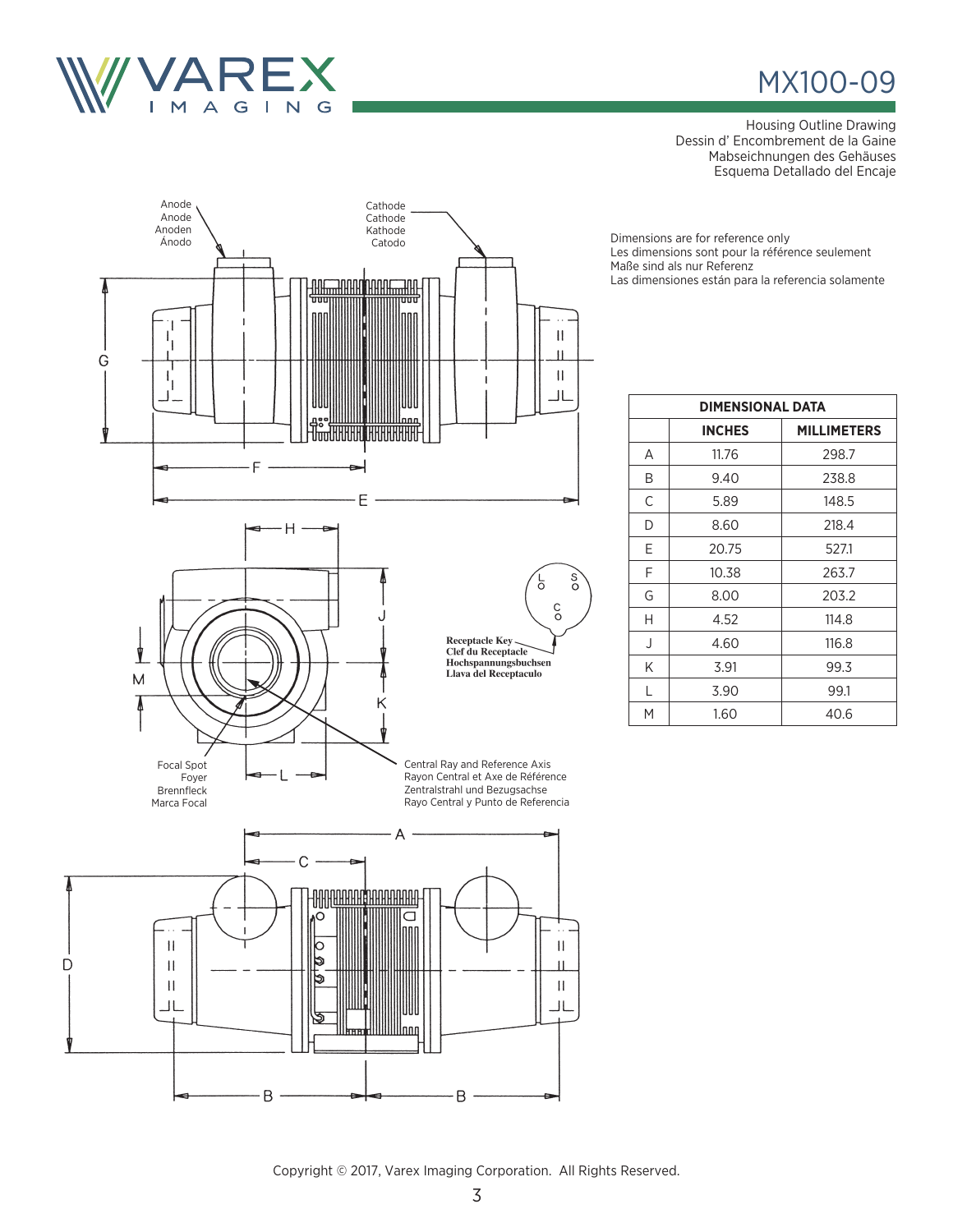

## MX100-09

Stator Ratings and Characteristics Spécificités et Caractéristiques du Stator Statornennleistungen und Merkmale Caracteristicas y Clarificacion de la Bovina

| 6 Position Terminal Strip                                                                                                                                      |                                                                                                                                                                                                                          | 8 Position Terminal Strip                                                                                                                                                                                                            |                                                                                                                                                                                                                          |  |  |
|----------------------------------------------------------------------------------------------------------------------------------------------------------------|--------------------------------------------------------------------------------------------------------------------------------------------------------------------------------------------------------------------------|--------------------------------------------------------------------------------------------------------------------------------------------------------------------------------------------------------------------------------------|--------------------------------------------------------------------------------------------------------------------------------------------------------------------------------------------------------------------------|--|--|
| Thermal Switch **<br>S1<br><b>BLK</b><br>BLK,<br>TB1<br><b>PILOT</b><br><b>LIGHT</b><br><b>RED</b><br>PUMP ***                                                 | <b>BLK</b><br>6<br>TB1<br><b>BLU</b><br>5<br>FAN<br><b>BLU</b><br><b>RED</b>                                                                                                                                             | Thermal Switch **<br>S1<br>6<br><b>BLK</b><br>BLU<br>PILOT<br>FAN)<br><b>LIGHT</b><br>lblu<br>PUMP <sup>***</sup>                                                                                                                    |                                                                                                                                                                                                                          |  |  |
| <b>STATOR</b><br><b>BLK</b><br><b>BLK</b><br><b>STATOR</b><br><b>GRN</b><br>GRN<br>O <sup>3</sup><br><b>WHT</b><br><b>WHT</b><br><u>I</u> N.C.<br>N.C.         |                                                                                                                                                                                                                          |                                                                                                                                                                                                                                      |                                                                                                                                                                                                                          |  |  |
| N.C.<br>C.<br>PRESSURE SW.<br>NOTE:<br><b>STRIP AND SOLDER</b><br>DIRECTLY TO SW.<br>.N.C —                                                                    | 7<br>8<br>N.C.                                                                                                                                                                                                           | <b>Stator Drive Frequency</b><br>Statorantrieb Frequenz<br>O<br>N.C.<br>c.<br>Pressure Sw.                                                                                                                                           | Fréquence d'entraînement du stator<br><b>RPM</b><br>Frecuencia de la impulsión del estator<br>50/60 Hz<br>2800/3400 ±10%<br>150/180 Hz<br>8200/9600 ±10%                                                                 |  |  |
| Note:<br>Check wiring of tube and change as<br>necessary to make it look like above<br>diagram.<br>** Used on tubes with 2 speed fans<br>***May not be present | <b>Remarque:</b><br>Vérifiez le câblage du tube et changez<br>selon les besoins pour ressembler au di-<br>agramme ci-dessus.<br>**Utilisé sur des tubes avec ventilateurs de<br>2 vitesse<br>***Ne peut pas être présent | Anmerkungen:<br>Überprüfen Sie Berdrahtung des Schlauch-<br>es und ändern Sie wie benötigt, wie oben<br>genanntes Diagramm auszusehen<br>**Verwendet auf Röhre mit 2 Geschwind-<br>igkeit Ventilatoren<br>***Mag nicht anwesend sein | Nota:<br>Compruebe los conectiones del tubo y<br>cambie como sea necesario para hacerle<br>parecer al diagrama anterior.<br>**Utilizado en los tubos con ventiladores<br>de 2 velocidad<br>***Puede que no este presente |  |  |
| <b>Stator Coil Resistance:</b><br>$23/23/46 \Omega$                                                                                                            | Résistance de la bobine du stator:<br>(résistance ohmique)                                                                                                                                                               | <b>Stator - Spulenwiderstand</b><br>$23/23/46 \Omega$                                                                                                                                                                                | Resistencia del Rollo de la Bovina:<br>$23/23/46 \Omega$                                                                                                                                                                 |  |  |
| Voltage:<br>Start<br>Run<br>60Hz<br><b>230 VAC</b><br>75 VAC<br>180Hz<br>400 VAC<br>85 VAC                                                                     | $23/23/46 \Omega$<br>Voltage:<br>Démarrage Entretien<br><b>230 VAC</b><br>60Hz<br>75 VAC<br>180Hz<br><b>400 VAC</b><br>85 VAC                                                                                            | Spannung:<br>Weiterlauf<br>Anlauf<br>60Hz<br><b>230 VAC</b><br>75 VAC<br>180Hz<br>400 VAC<br>85 VAC                                                                                                                                  | Voltaje:<br><b>Empezar Funcionar</b><br>60Hz<br><b>230 VAC</b><br>75 VAC<br>180Hz<br>400 VAC<br>85 VAC                                                                                                                   |  |  |
| Amperes:<br><u>Start</u><br><u>Run</u><br>6.3 A<br>60 Hz<br>1.5A<br>180 Hz<br>10.3 A<br>2.4A                                                                   | Démarrage Entretien<br>Ampère:<br>60 Hz<br>6.3 A<br>1.5A<br>180 Hz<br>10.3 A<br>2.4 A                                                                                                                                    | Amperes:<br>Anlauf<br>Weiterlauf<br>60 Hz<br>6.3 A<br>1.5A<br>180 Hz<br>10.3 A<br>2.4 A                                                                                                                                              | <b>Amperios:</b><br><b>Empezar Funcionar</b><br>60 Hz<br>6.3 A<br>1.5A<br>180 Hz<br>10.3 A<br>2.4 A                                                                                                                      |  |  |
| <b>Time to Full Speed:</b><br>60 Hz<br>0-3000 RPM .98 sec.<br>180 Hz<br>0-9000 RPM 1.33 sec.                                                                   | Temps our atteindre la vitesse maximum:<br>60Hz<br>0-3000 trs./mn .98 sec.<br>180 Hz<br>0-9000 trs./mn 1.33 sec.                                                                                                         | Hochlaufzeit:<br>60 Hz<br>0-3000 U/mn .98 sek.<br>180 Hz<br>0-9000 U/mn 1.33 sek.                                                                                                                                                    | Tiempo Para la Velocidad Maxima:<br>60 Hz<br>0-3000 RPM .98 seg.<br>180 Hz<br>0-9000 RPM 1.33 seg.                                                                                                                       |  |  |
| 106 VDC<br><b>Brake Voltage</b>                                                                                                                                | 106 VDC<br><b>Tension de Frein</b>                                                                                                                                                                                       | <b>BremsenSpannung</b><br>106 VDC                                                                                                                                                                                                    | 106 VDC<br>Voltaje del Freno                                                                                                                                                                                             |  |  |
| 2 sec.<br>Low Speed Time<br>High Speed Time<br>3.5 sec.                                                                                                        | Temps Á vitesse réduite<br>2 sec.<br>Temps Á grande vitesse<br>3.5 sec.                                                                                                                                                  | NiedrigGeschwindigkeitsZeit<br>2 sek.<br>HochGeschwindigkeitsZeit<br>3.5 sek.                                                                                                                                                        | Tiempo Bajo De la velocidad<br>2 seg.<br>Tiempo De alta velocidad<br>3.5 seg.                                                                                                                                            |  |  |

Copyright © 2017, Varex Imaging Corporation. All Rights Reserved.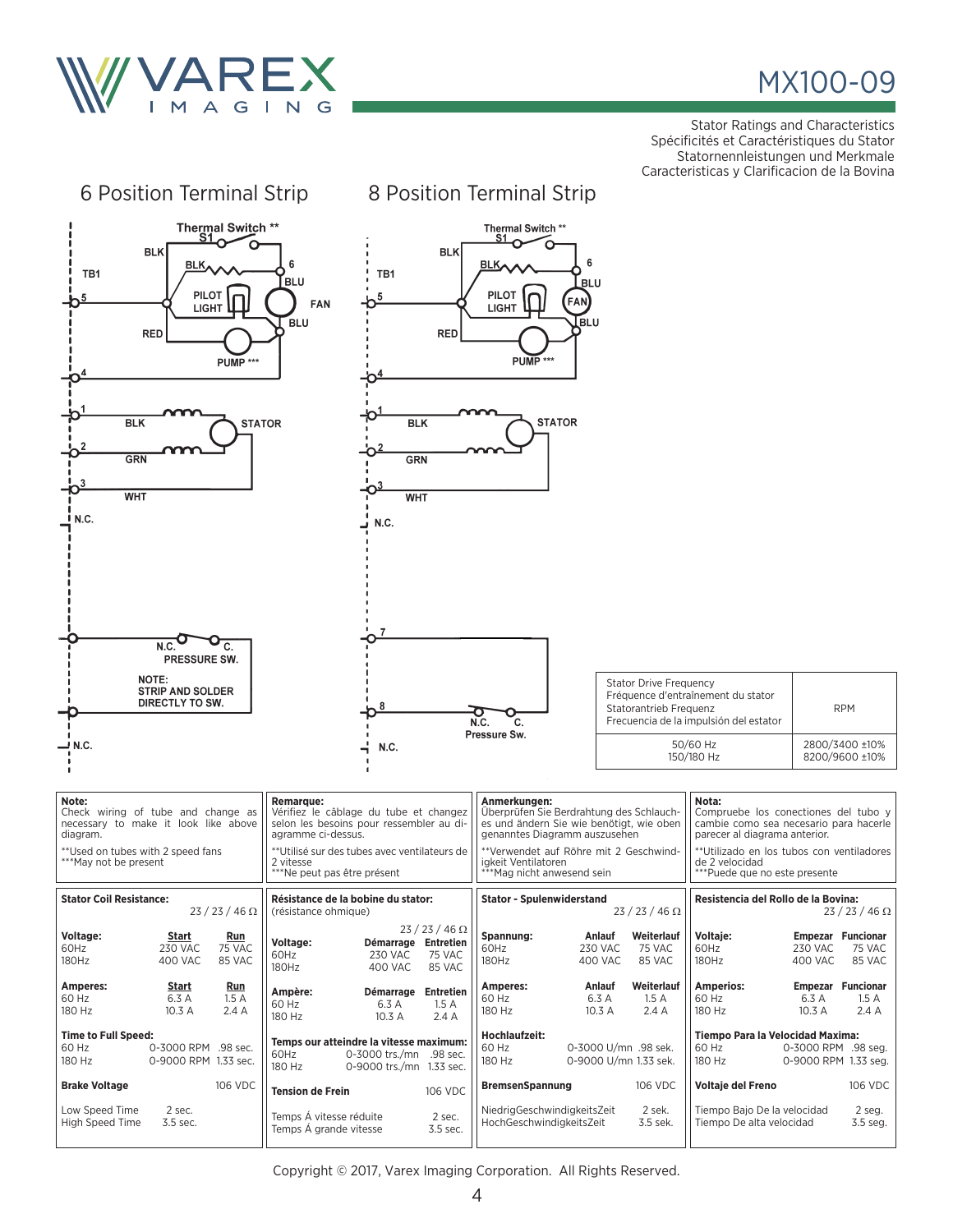

MX100-09

Housing Cooling Characteristics Caractéristiques de Refroidissement de la Gaine Gehäuseabkühlungscharakteristiken Caracteristicas de Enfriamiento del Encaje



| Note:                                                                                                                                               | <b>Remarque:</b>                                                                                                                                                                                                                                                               | Anmerkungen:                                                                                                                                                                                                                                                                           | Nota:                                                                                                                                                                               |
|-----------------------------------------------------------------------------------------------------------------------------------------------------|--------------------------------------------------------------------------------------------------------------------------------------------------------------------------------------------------------------------------------------------------------------------------------|----------------------------------------------------------------------------------------------------------------------------------------------------------------------------------------------------------------------------------------------------------------------------------------|-------------------------------------------------------------------------------------------------------------------------------------------------------------------------------------|
| 1. Heat inputs into housing include tube<br>power, filament power, and stator power.<br>2. Heating curves based on no restric-<br>housing assembly. | 1. L'apport calorifique dans la gaine incult<br>la puissance du tube, du filament et du<br>stator.<br>tions of natural convection around tube    2. Courbes d'échauffement basées sur   <br>une circulation d'air naturelle sans en-<br>trave autour de l'ensemble gaine-tube. | Die wärmungskurven berücksichtigen<br>die Verlustleistung aus der Anode, der<br>Kathode und des stators.<br>2. Die Heizkurven basieren auf keinerlei II 2. Las curvas de calentamiento no son<br>Einschränkung der natürlichen Kon-<br>vektion in der Umgebung der Strahler-<br>haube. | La energia del encaje incluye el poder<br>del tubo, el poder del filamento y el<br>poder de la bovina.<br>afectadas por el calor natural creado en<br>la parte exterior del encaje. |